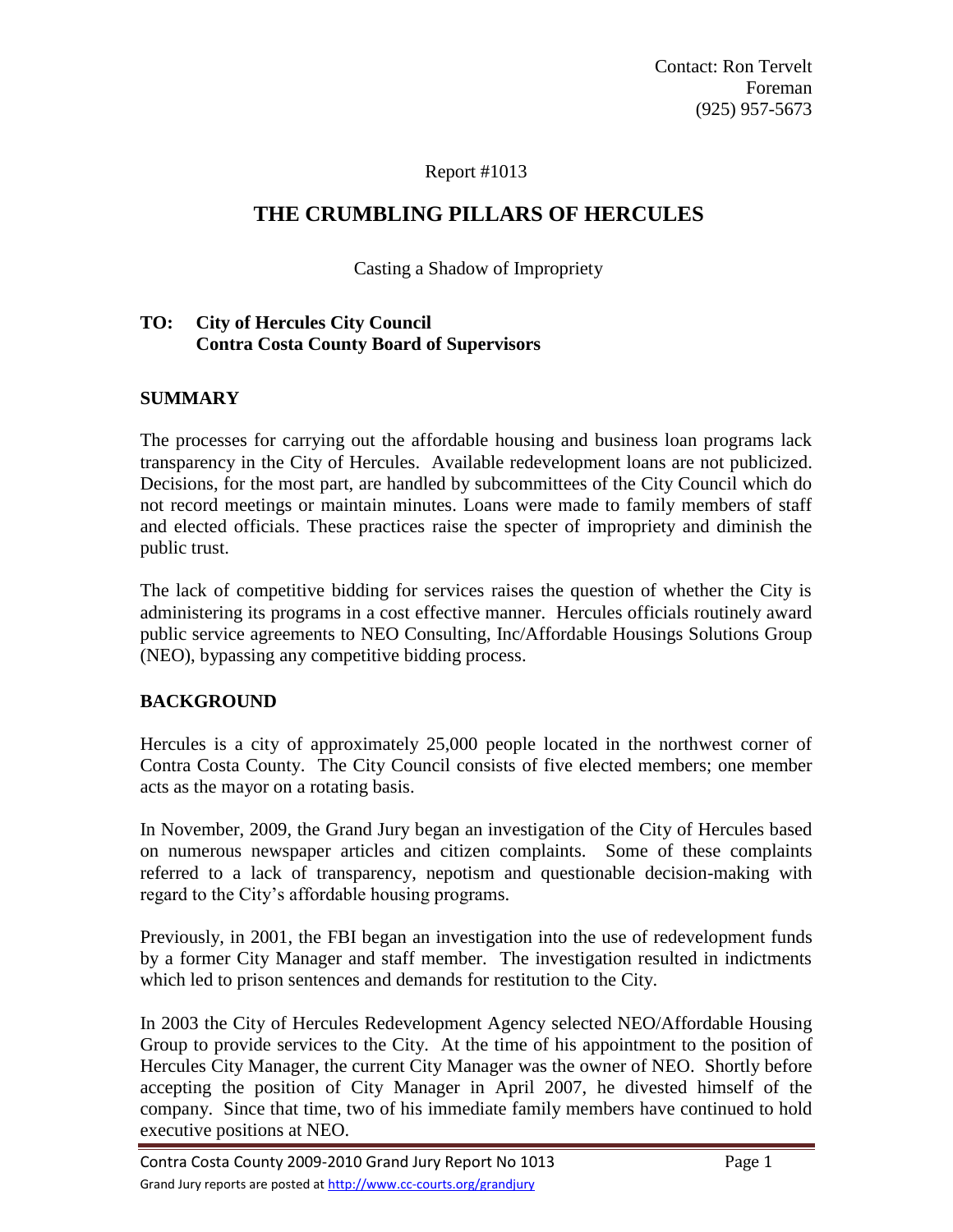From its inception, the City's agreement with NEO continues to be amended to authorize additional funding and to expand the scope of services to be provided to the City. In addition to administering affordable housing programs, NEO also administers Hercules' business loan program, neighborhood clean-up program, secure mailbox program, weatherization program for seniors, and gas valve shut-off program. Over \$2,000,000 has been paid to NEO over the life of its service agreements with the City.

The City did not use competitive bidding when it selected NEO in 2003 or at any time it amended the original agreement to expand services. According to the City, when obtaining consultant services, it complies with California Government Codes 4526 and 53060.

Government Code Section 4526 states:

"In addition, these procedures shall specifically prohibit practices which might result in unlawful activity including, but not limited to, rebates, kickbacks, or other unlawful consideration, and shall specifically prohibit government agency employees from participating in the selection process when those employees have a relationship with a person or business entity seeking a contract under this section which would subject those employees to the prohibition of §87100."

The current process generally followed by the City for approving affordable housing loans is:

- All redevelopment loan applications are submitted to NEO.
- NEO reviews individual loan applications and forwards its recommendations to the City Manager.
- City staff members and the City Manager evaluate and determine if an application can be forwarded to the Transportation and Housing Subcommittee.
- The Transportation and Housing Subcommittee, which includes two City Council members, recommends the loans as a package for inclusion on the consent calendar of the Redevelopment Agency agenda.
- The City Council, acting as the Redevelopment Agency, approves the affordable housing loans on the consent calendar generally without discussion.

Homes were repurchased from affordable housing program recipients by the City in late 2009 through short sale or foreclosure. They are being resold or rented without notice to the public. There were no Housing and Transportation Subcommittee minutes regarding action taken with respect to affordable housing loans.

There were multiple incidents of problematic conduct between the City and NEO. For example, during the past two years, two immediate family members of the City Council received affordable housing loans. A family member purchased a home utilizing the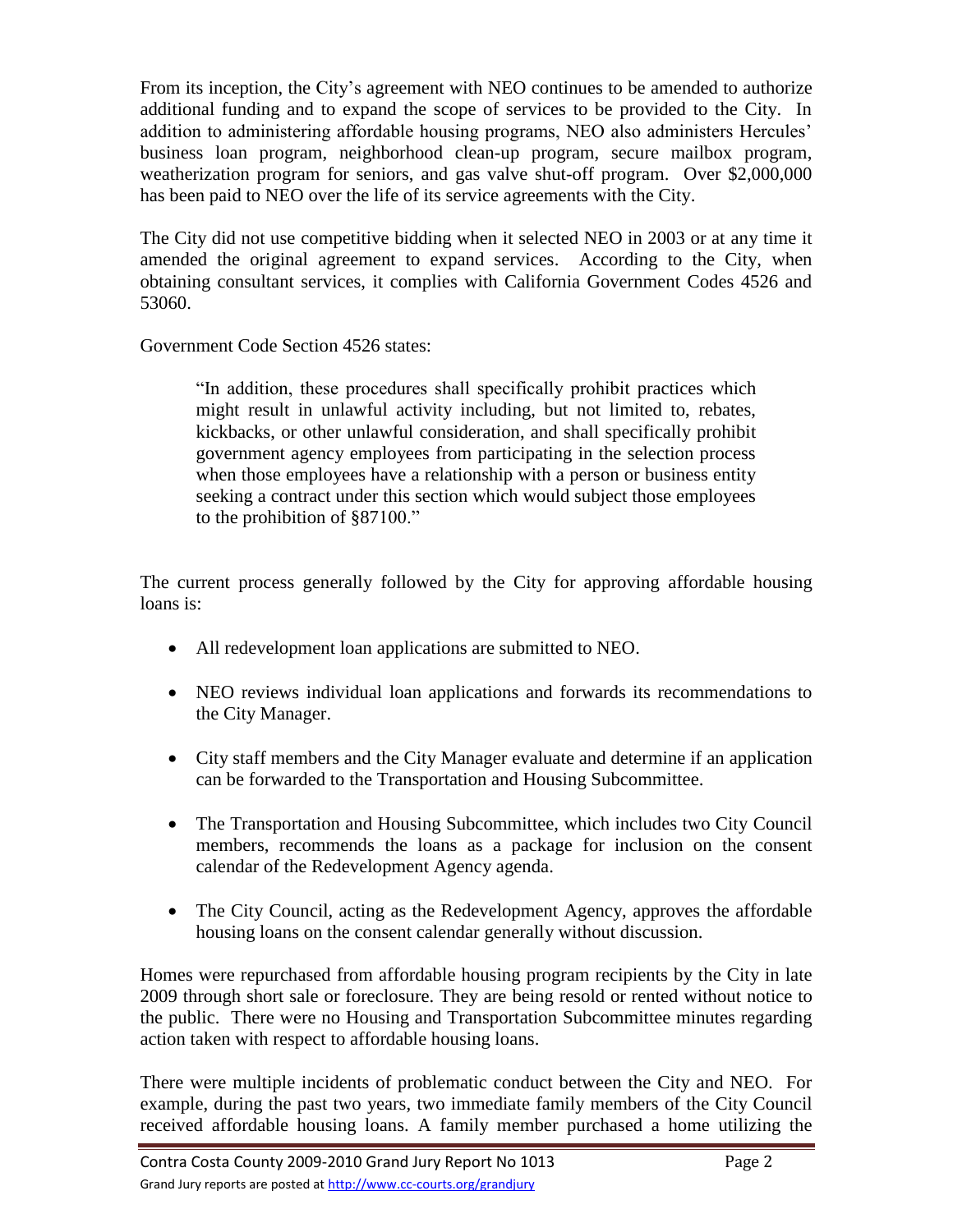affordable housing loan process and subsequently defaulted. The purchaser did not repay the affordable housing loan provided by the city.

In another instance, a City employee, who reports to the City Manager, was appointed to NEO's board within thirty days of receiving an affordable housing loan from the City.

Additionally in 2006, NEO hired a relative of the former City Manager. This individual is still employed by NEO.

# **METHODOLOGY:**

The Grand Jury interviewed a number of the following: Past and current City Council members City staff Citizens of Hercules

Public documents reviewed included:

Annual professional service agreements California Attorney General's memorandum, *Ethics Training for Local Government Officials* United States v. Chavis/Lassiter (Indictment)

# **FINDINGS:**

- 1. Awarding agreements to NEO without competitive bidding does not ensure the City is administering its programs in the most cost effective manner.
- 2. Since 2003, the City of Hercules has executed agreements with NEO, previously owned by the current City Manager.
- 3. NEO currently employs immediate family members of the City Manager and staff.
- 4. In late 2009, the City purchased homes of nine affordable housing program loan recipients who defaulted on their original mortgage and redevelopment loans.
- 5. The City then sold three of the homes back to the same recipients for less than the original purchase price, again utilizing the affordable housing loan program.
- 6. Homes purchased from affordable housing loan recipients were resold by the City without being advertised for sale or rent on the City website. In addition, they did not appear on the Multiple Listing Service. (MLS)
- 7. In 2008 and 2009 redevelopment loans were made to relatives of Hercules City Council members.
- 8. The Transportation and Housing Subcommittee neither publishes minutes nor posts agendas regarding the affordable housing program.